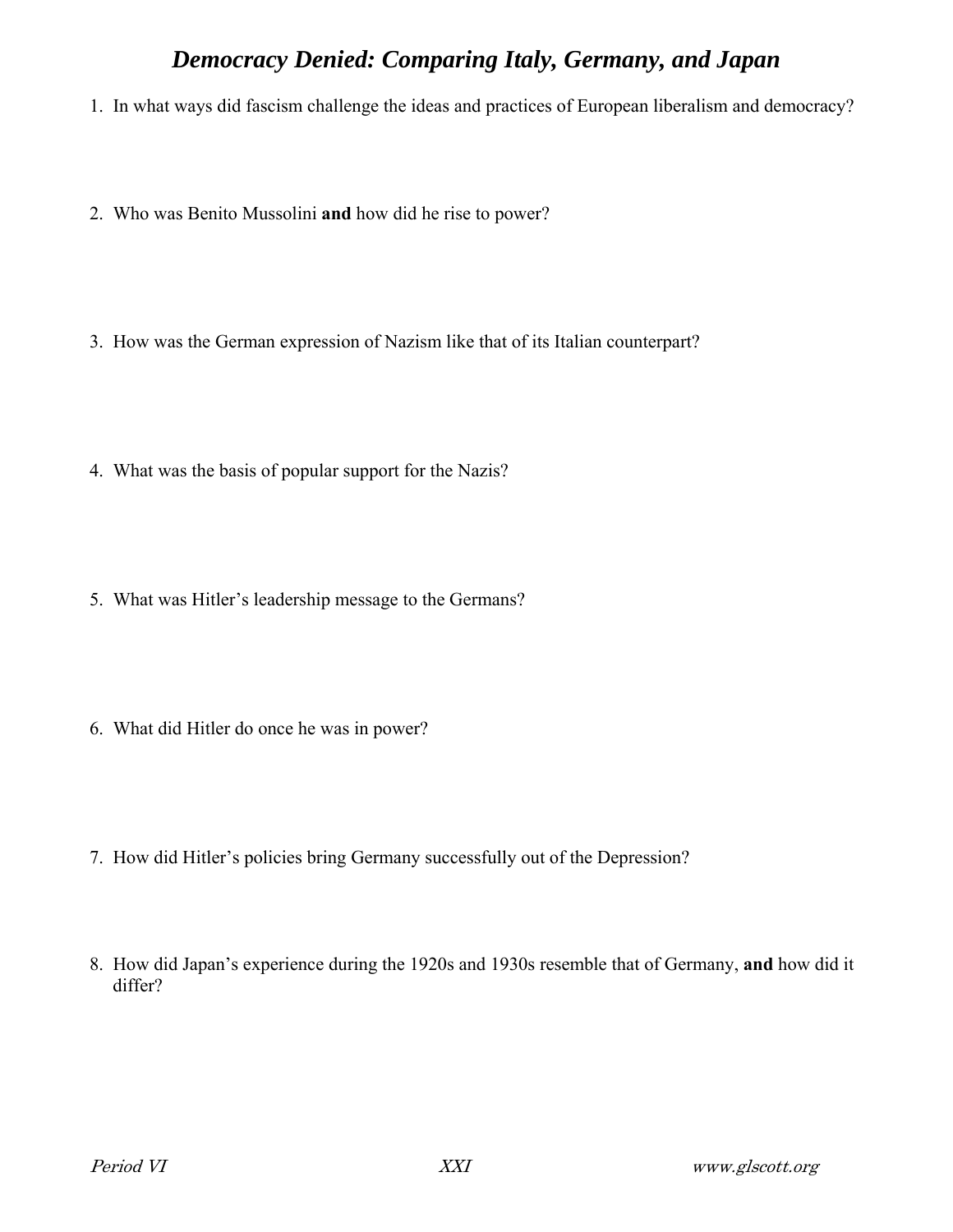## *A Second World War*

- 1. Explain why Japan withdrew from the League of Nations; and, eventually, what was the consequence of Japan's actions?
- 2. What were Japan's political and economic relationships with the United States?
- 3. In 1940-1941, how did Japan respond to Western imperial powers to acquire necessary resources?
- 4. As a consequence of the attack on Pearl Harbor, what did it mean for both Japan and the U.S.?
- 5. Although Germany was central to both world wars, how was the 2nd one different from the 1st?
- 6. How did WWII differ from WWI?
	- $\bullet$
	-
	- $\bullet$
	- $\bullet$
	-
	- $\bullet$
	- $\bullet$